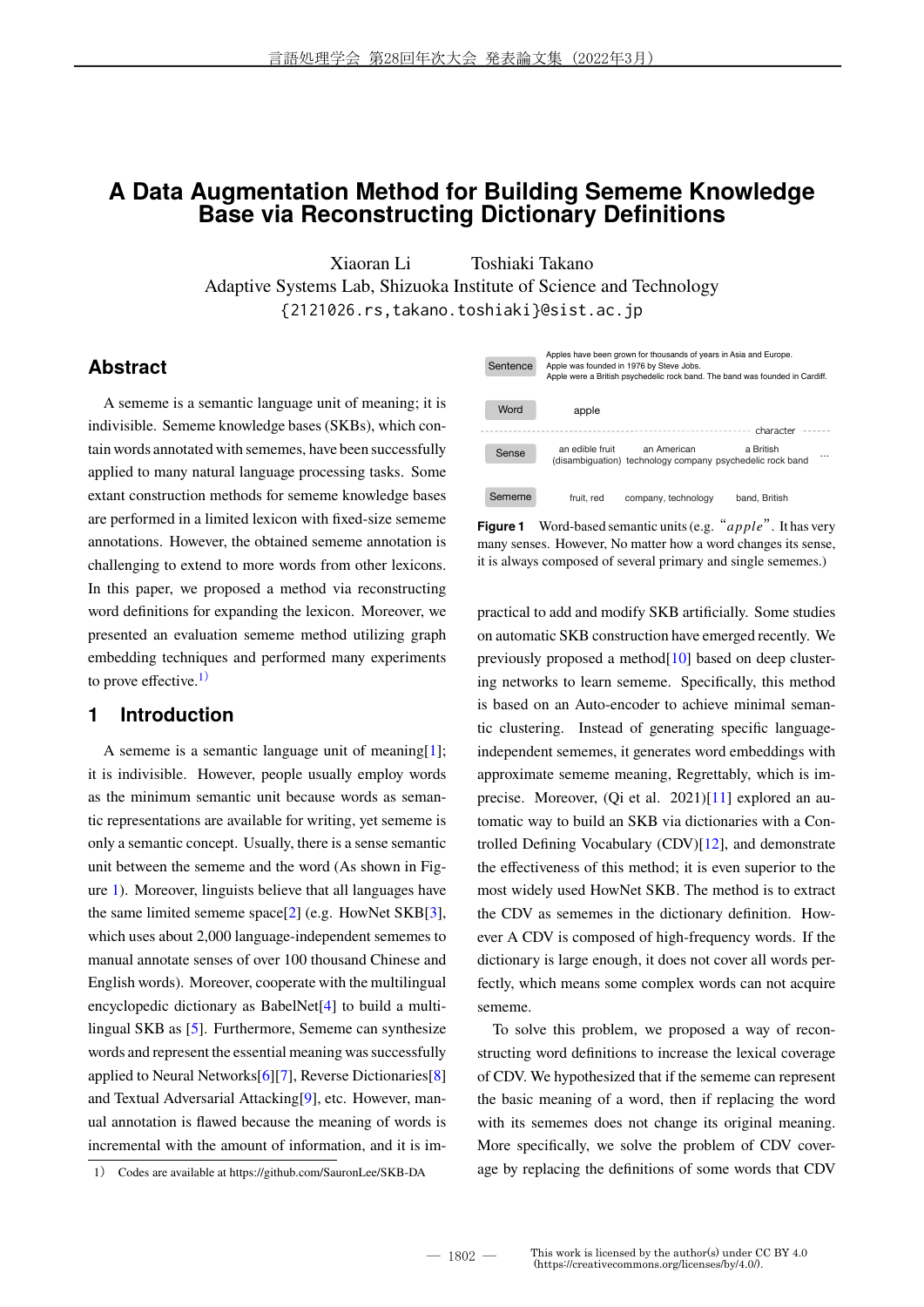

**Figure 2** If "*widow*" is a complex word and "*husband*" is not in sememes, we can use the definition instead of "*husband*".

does not cover with definitions consisting of sememe (As shown in Figure 2). Finally, we employed the sememe internal evaluation criteria defined in [13] for evaluation. Moreover, we proposed a novel method to evaluate sememe by constructing a sememe graph. Because we consider the weight of sememe when constructing the sememe graph, it performs excellently in both evaluation methods. We shown the results in section 3.

### **2 Methodology**

This section will detail the SKB construction method based on reconstructed word definitions and how to build a sememe graph for evaluation.

### **2.1 Building Sememe Knowledge Base**

We employed the sememe search strategy of DictSKB[11]. It is intuitive to operate. Because a good sememe can represent the essential meaning of a word, it is most straightforward to extract the sememe from the word's definition. This method starts with finding the highest frequency  $m$  words in the dictionary definition to cover as many dictionary words as possible (Previous experience:  $m \approx 2k$ ). Unlike the specialized dictionaries employed by DictSKB, we utilized WordNet<sup>2)</sup> and Wikipedia<sup>3)</sup> as the base corpus for building SKB. Word-Net contains 0.2 *million* pairs of word senses and definitions, while Wikipedia contains 6 *million* pairs of words and detailed explanations. Our approach is divided into two modules. Since the word definitions in WordNet are shorter and more precise, we first find the initial Sememe from WordNet and construct a WordNet-based SKB by matching the annotated words in WordNet. Then we expanded it to Wikipedia based on the WordNet-based SKB

**Table 1** Statistics of WordNetSKB, WikiSKB & WikiSKB-DA. WikiSKB-DA is a data augmented version of WikiSKB, and compared with HowNet and DictSKB. The gray font represents the previous SKB results.<sup>6)</sup> #AvgSem denotes the average Sememe ther per sense, and  $"$  +"

| number per sense, and | $\pm$   |         | represents this average over four. |         |
|-----------------------|---------|---------|------------------------------------|---------|
| <b>SKB</b>            | #Word   | #Sense  | #Sememe                            | #AvgSem |
| HowNet                | 50,879  | 111.519 | 2.187                              | 2.26    |
| DictSKB+              | 70.218  | 105.160 | 2.046                              | 6.03    |
| <b>DictSKB</b>        | 70.218  | 105.160 | 1,682                              | 2.04    |
| WordNetSKB            | 121,697 | 163,340 | 2,000                              | 1.83    |
| WikiSKB               | 385,336 | 423.249 | 1,807                              | 2.12    |
| WikiSKB-DA            | 697,754 | 800,458 | 1,992                              | 3.46    |
| WikiSKB-DA+           | 697.754 | 800.458 | 1.992                              | 5.73    |
|                       |         |         |                                    |         |

(Like Figure 3).

#### **2.1.1 WordNet-based SKB**

First, we remove the stop words<sup>4)</sup> and meaningless characters and used the entity linking tool  $TAGME<sup>5</sup>$  to find the  $2k$  most frequent topic words from HowNet word definitions as the base sememes. TAGME can identify meaningful short phrases in an unstructured text and link them to a relevant Wikipedia page. This annotation process has implications that go far beyond the enrichment of the text with explanatory links because it concerns contextualization and, in some way, the understanding of the text. A case in point, the definition "A husband is a male in a marital relationship." is semantically enriched by the relations with the entities "*husband*", "*male*" and "*marital relationship*". We then used the  $link$  probability parameter provided by TAGME to rank the entities in the word's definition and kept only the first four entities with the highest probability as sememes. We compared the filtered results with DicSKB and HowNet (In Table 1).

#### **2.1.2 Wikipedia-based SKB**

The Wikipedia-based SKB construction is roughly the same as WordNetSKB. The difference is that Wikipedia's explanation is too detailed, and in addition, Wikipedia does not have semantic sense concepts, which significantly increases the noise of constructing SKB. To solve these problems, we took the following trick,

• Only the first two sentences of each entry in Wikipedia are adopted.

<sup>2</sup>) https://wordnet.princeton.edu/

<sup>3</sup>) https://dumps.wikimedia.org/

<sup>4</sup>) https://code.google.com/archive/p/stop-words/

<sup>5</sup>) https://sobigdata.d4science.org/group/tagme/

<sup>6</sup>) The same is true for the following tables.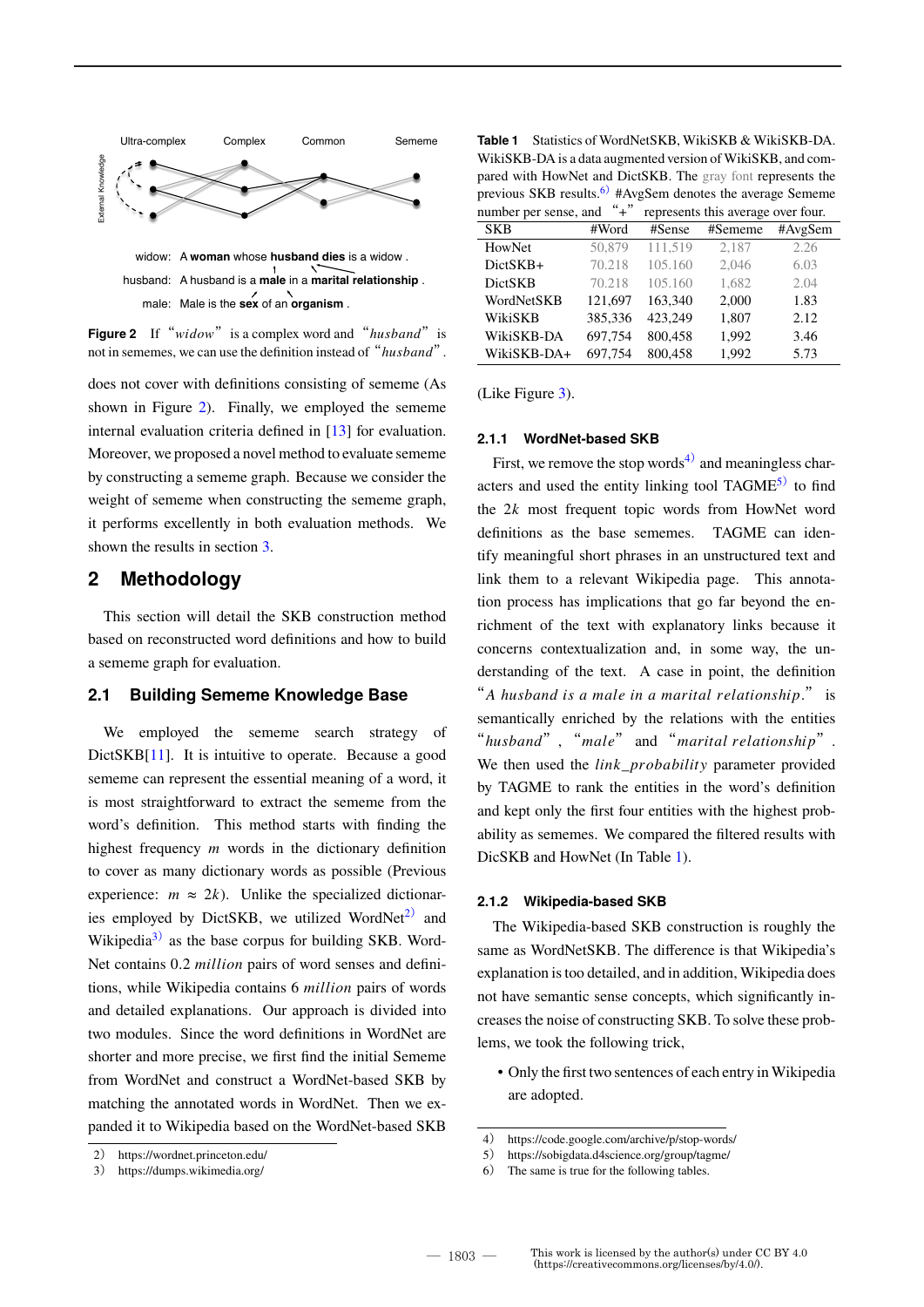

**Figure 3** SKB Expansion Flow Chart: We use WordNet as the original dictionary and lexical expansion through Wikipedia, sharing a sememe set (As  $CDV_{ori}$ ) between them. From the right side of the illustration, we used the look-up table method to replaced the *De finition* of *Dict<sub>oth-DA</sub>* with the *Sememe* of  $SKB_{ori}$ , which is a straightforward operation.

- Traverse each word in the Wikipedia entry and use NLTK to terms lemmatization.
- Use TF-IDF to remove words below the threshold from the definition. (We set the lowe bound  $= 4$ )
- Use the polysemantic annotations in Wikipedia as the sense.
- Delete the senses of polysemous words containing the meaning associated with " $film$ ", " $novel$ ", "album", " $\frac{1}{2}$ ", "band", "name", "ep", "game", "surname" and "tv series".
- Keep only Wikipedia entries with a one-word title.

The WikiSKB was then constructed using the same  $2k$  sememes as WordNetSKB. The statistics in Table 1. Since WordNet-based sememes do not cover the Wikipedia entry definitions perfectly, we reconstructed the entries that were not covered. In detail, we first used TAGME to extract the entities of each entry and adopted the  $2k$  most frequent entities as sememes according to the same method as Word-NetSKB. Then we found these words with the same entities from WordNetSKB and replaced them with the sememes of these words. We also put the statistics of the augmented version for WikiSKB in Table 1.

#### **2.1.3 Sememe-based Graph Embedding**

Our idea about the evaluation of sememe is to construct a bipartite graph by linking words with sememe to learn the embedding representation of words and then evaluate the quality of sememe by assessing the quality of word embedding (Like Figure 4). We employ second-order similarity of LINE[14] to train the node vectors regarding the graph embedding model, which is fast and intuitive. In detail, the probability of generating a neighbor node  $v_i$  given a node



**Figure 4** Sememe based bipartite graph: We only learn the embedding representation of words by sememe, which means there is no line between words; we use TF-IDF for the weights of edges. The figure shows that "*wife*" and "*husband*" contain the same sememe, which should have approximate embedding representations. Note that here we do not consider the embedding representation of the sememe, so we use index instead of the word of the sememe itself.

 $v_i$  can be expressed in the following form:

$$
p(v_j | v_i) = \frac{\exp\left(\vec{u}_j^T \cdot \vec{u}_i\right)}{\sum_{k=1}^{|V|} \exp\left(\vec{u}_k^T \cdot \vec{u}_i\right)}
$$
(1)

Where  $\vec{u}$  and  $\vec{u}'$  are denoted as the vector of  $v$  itself and  $v$ when it is a neighbor, respectively. The empirical probability as  $\hat{p}(v_j | v_i) = \frac{w_{ij}}{d_i}$  $\frac{w_{ij}}{d_i}$ , where  $w_{ij}$  is the weight of the edge  $i, j$ ; and  $d_i$  is the degree of vertex  $i$ . If we define the importance factor  $d_i$  of the node, the loss function can be defined as

$$
-\sum_{i\in V}d_iKL_{divergence}(\hat{p}(\cdot | v_i), p(\cdot | v_i)).
$$
 (2)

## **3 Evaluations**

This section uses two methods to evaluate our SKB: a collaborative filtering method $[15]$  in subsection 3.2 and an approach based on constructing sememe graphs in subsection 3.2.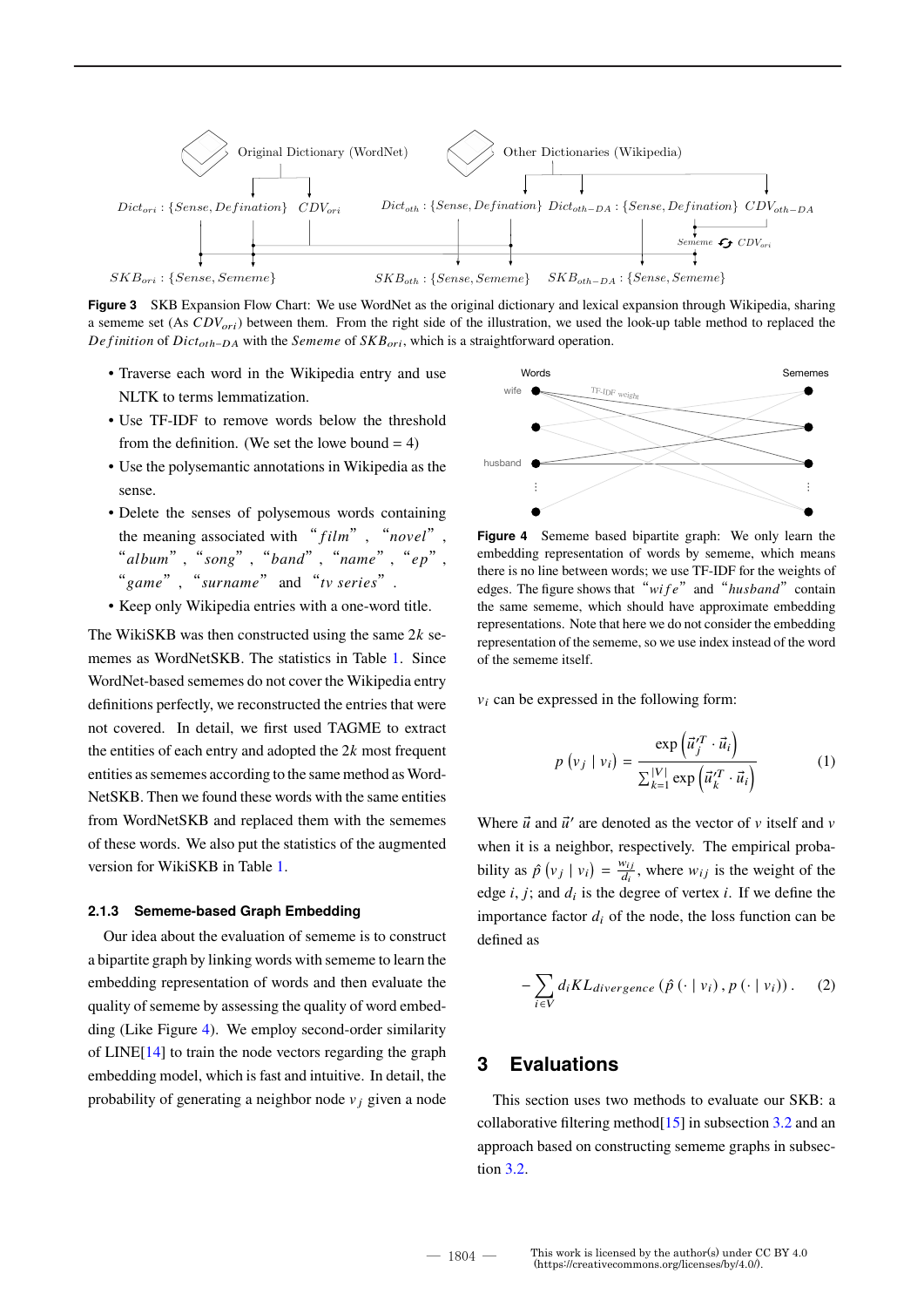**Table 2** The results on Consistency Check of Sememe Annotations: MAP score of WordNetSKB exceeds the DictSKB, which we indicated in **boldface**.

| SKB            | MAP  | F1   |
|----------------|------|------|
| HowNet         | 0.93 | 0.91 |
| DictSKB+       | 0.88 | 0.86 |
| <b>DictSKB</b> | 0.95 | 0.91 |
| WordNetSKB     | 0.96 | 0.87 |
| WikiSKB        | 0.95 | 0.86 |
| WikiSKB-AD     | 0.93 | 0.90 |

**Table 3** The results on the Sememe graph: We merged Word-NetSKB and WikiSKB. These tasks provide human scoring of the relationship between two words, thus assessing the degree of positive word relatedness. The method is to first calculate the cosine similarity of the two words and then compare them with the manual tags to calculate the Spearman correlation coefficient<sup>8)</sup> for scoring.

| <b>Similarity Tasks</b> |       | WordNet&WikiSKB WordNet&WikiSKB+ |
|-------------------------|-------|----------------------------------|
| $WS-353-ALL[16]$        | 36.23 | 40.00                            |
| <b>WS-353-SIM</b>       | 41.66 | 45.12                            |
| <b>WS-353-REL</b>       | 22.70 | 30.26                            |
| $MC-30[17]$             | 26.32 | 31.19                            |
| $RG-65[18]$             | 28.71 | 32.57                            |

## **3.1 Evaluate on Consistency Check of Sememe Annotations**

This method is motivated by the idea that semantically close senses should have similar sememes. It actually implements a sememe prediction process that predicts sememes for a small proportion of senses according to the sememe annotations of the other senses. We have evaluated our SKB using open source  $\text{code}^7$ . For hyperparameters, we set the same hyperparameters as the original paper[11], the number of evaluating epochs is 10, the threshold is 0.8, and the descending confidence factor is 0.93. The evaluation results are in Table 2. We discovered that the accuracy decreases with the increase of the dictionary lexicon. It is intuitive that the dictionary has many synonyms, while the sememe is static.

### **3.2 Evaluate on Sememe Graph**

Our ultimate goal is to build a large SKB, so we combined the knowledge of both SKBs and evaluated them on some test sets (Shown in Table3). We first performed node embedding training using  $LINE<sup>9</sup>$ , where the size of the node embedding is 200 dimensions, the total number of training samples is 100 million, the starting value of the

**Table 4** Sememe comparison on the Ohsumed dataset. Where " $non$ " means no sememe of the word, we have merged WordNet-SKB and WikiSKB+ as SKB-DA. More examples can be found in Appendix Table5.

| Word      | <b>SKB</b>  | Sememe                               |
|-----------|-------------|--------------------------------------|
|           |             | clostridium DictSKB {cause, illness} |
|           |             | SKB-DA {bacterial, cell, swollen}    |
| colitis   |             | DictSKB {cause, illness}             |
|           |             | SKB-DA {colon, inflammation}         |
| pediatric | DictSKB non |                                      |
|           |             | SKB-DA {care, child, medical}        |

learning rate is 0.025, the number of negative samples is 5, and we only used second-order proximity for training. SKB is sense-based, but each word in Word Similarity Tasks has only one meaning. Since the sense of words in Wikipedia is huge, we keep only *disambiguation* and noun sense for each word, and found that a higher number of sememe for a sense is a more accurate representation of the meaning. It is undoubtedly. Since we use only about four sememes to represent the meaning of a sense, it may lose some semantics, but the essential meaning can be kept. We released the data to reproduce the results.<sup>10)</sup> Note that since the previous SKBs (As HowNet&DictSKB) did not provide a weight parameter for each sememe, we cannot compare the previous SKBs. However, to demonstrate that our SKB can better represent specialized words we extracted some specialized words in the Ohsumed dataset $11$ ) for comparison (Shown in Table 4). Note that we boost the number of sememe to 5,000 to maximize the lexicon, other parameters are the same as before, and the final lexicon size of our SKB-DA is 910,369.

### **4 Conclusion**

This study focuses on the lexical expansion of SKB, which expands the vocabulary and dramatically increases the lexical sense. It helps in the semantic understanding of particular domain text classification and some downstream tasks. This paper's proposed method of reconstructing dictionary definitions can effectively expand the original SKB and have promising results on some internal evaluation metrics. In future research, we will use sememe to perform short text classification tasks or use SKB knowledge to apply to Abstract Meaning Representation to improve the accuracy of downstream tasks.

<sup>7</sup>) https://github.com/thunlp/DictSKB/tree/main/ConsistencyCheck

<sup>8</sup>) https://github.com/scipy/scipy/blob/v1.7.1/scipy/stats/stats.py#L4343- L4525

<sup>9</sup>) https://github.com/tangjianpku/LINE

<sup>10</sup>) https://github.com/SauronLee/SKB-DA

<sup>11</sup>) Ohsumed dataset: it includes medical abstracts from the cardiovascular diseases. http://disi.unitn.it/moschitti/corpora.htm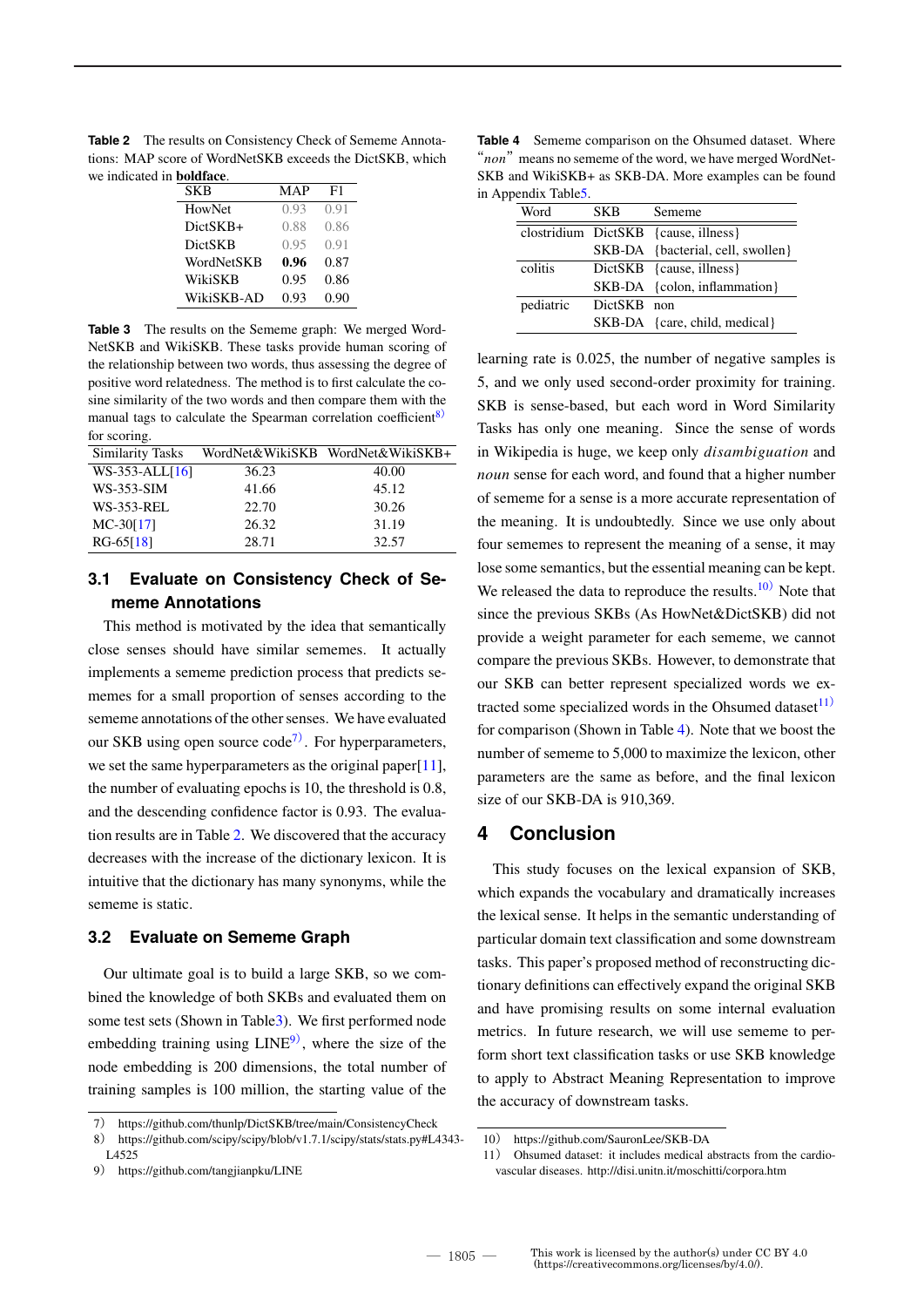### **References**

- [1] Leonard Bloomfield. A set of postulates for the science of language. **Language**, Vol. 2, No. 3, pp. 153–164, 1926.
- [2] Anna Wierzbicka. **Semantics: Primes and universals: Primes and universals**. Oxford University Press, UK, 1996.
- [3] Zhendong Dong and Qiang Dong. **Hownet and the computation of meaning (with Cd-rom)**. World Scientific, 2006.
- [4] Roberto Navigli and Simone Paolo Ponzetto. Babelnet: Building a very large multilingual semantic network. In **Proceedings of the 48th annual meeting of the association for computational linguistics**, pp. 216–225, 2010.
- [5] Fanchao Qi, Liang Chang, Maosong Sun, Sicong Ouyang, and Zhiyuan Liu. Towards building a multilingual sememe knowledge base: Predicting sememes for babelnet synsets. In **Proceedings of the AAAI Conference on Artificial Intelligence**, Vol. 34, pp. 8624–8631, 2020.
- [6] Yihong Gu, Jun Yan, Hao Zhu, Zhiyuan Liu, Ruobing Xie, Maosong Sun, Fen Lin, and Leyu Lin. Language modeling with sparse product of sememe experts. **arXiv preprint arXiv:1810.12387**, 2018.
- [7] Fanchao Qi, Junjie Huang, Chenghao Yang, Zhiyuan Liu, Xiao Chen, Qun Liu, and Maosong Sun. Modeling semantic compositionality with sememe knowledge. **arXiv preprint arXiv:1907.04744**, 2019.
- [8] Lei Zheng, Fanchao Qi, Zhiyuan Liu, Yasheng Wang, Qun Liu, and Maosong Sun. Multi-channel reverse dictionary model. In **Proceedings of the AAAI Conference on Artificial Intelligence**, Vol. 34, pp. 312–319, 2020.
- [9] Yuan Zang, Fanchao Qi, Chenghao Yang, Zhiyuan Liu, Meng Zhang, Qun Liu, and Maosong Sun. Word-level textual adversarial attacking as combinatorial optimization. **arXiv preprint arXiv:1910.12196**, 2019.
- [10] 李笑然, 高野敏明. The analysis about building crosslingual sememe knowledge base based on deep clustering network. 人工知能学会研究会資料 言語・音声理解と 対話処理研究会 92 回 (2021/9), p. 06. 一般社団法人 人工知能学会, 2021.
- [11] Fanchao Qi, Yangyi Chen, Fengyu Wang, Zhiyuan Liu, Xiao Chen, and Maosong Sun. Automatic construction of sememe knowledge bases via dictionaries. **arXiv preprint arXiv:2105.12585**, 2021.
- [12] Sidney I Landau. Bt sue atkins and michael rundell. the oxford guide to practical lexicography., 2009.
- [13] LIU Zhiyuan SUN Maosong LIU Yangguang, QI Fanchao. Research on consistency check of sememe annotations in hownet. Vol. 35, No. 4, p. 23, 2021.
- [14] Jian Tang, Meng Qu, Mingzhe Wang, Ming Zhang, Jun Yan, and Qiaozhu Mei. Line: Large-scale information network embedding. In **Proceedings of the 24th international conference on world wide web**, pp. 1067–1077, 2015.
- [15] Ruobing Xie, Xingchi Yuan, Zhiyuan Liu, and Maosong Sun. Lexical sememe prediction via word embeddings and matrix factorization. In **IJCAI**, pp. 4200–4206, 2017.
- [16] Eneko Agirre, Enrique Alfonseca, Keith Hall, Jana Kraval-

ova, Marius Pasca, and Aitor Soroa. A study on similarity and relatedness using distributional and wordnet-based approaches. 2009.

- [17] George A Miller and Walter G Charles. Contextual correlates of semantic similarity. **Language and cognitive processes**, Vol. 6, No. 1, pp. 1–28, 1991.
- [18] Herbert Rubenstein and John B Goodenough. Contextual correlates of synonymy. **Communications of the ACM**, Vol. 8, No. 10, pp. 627–633, 1965.